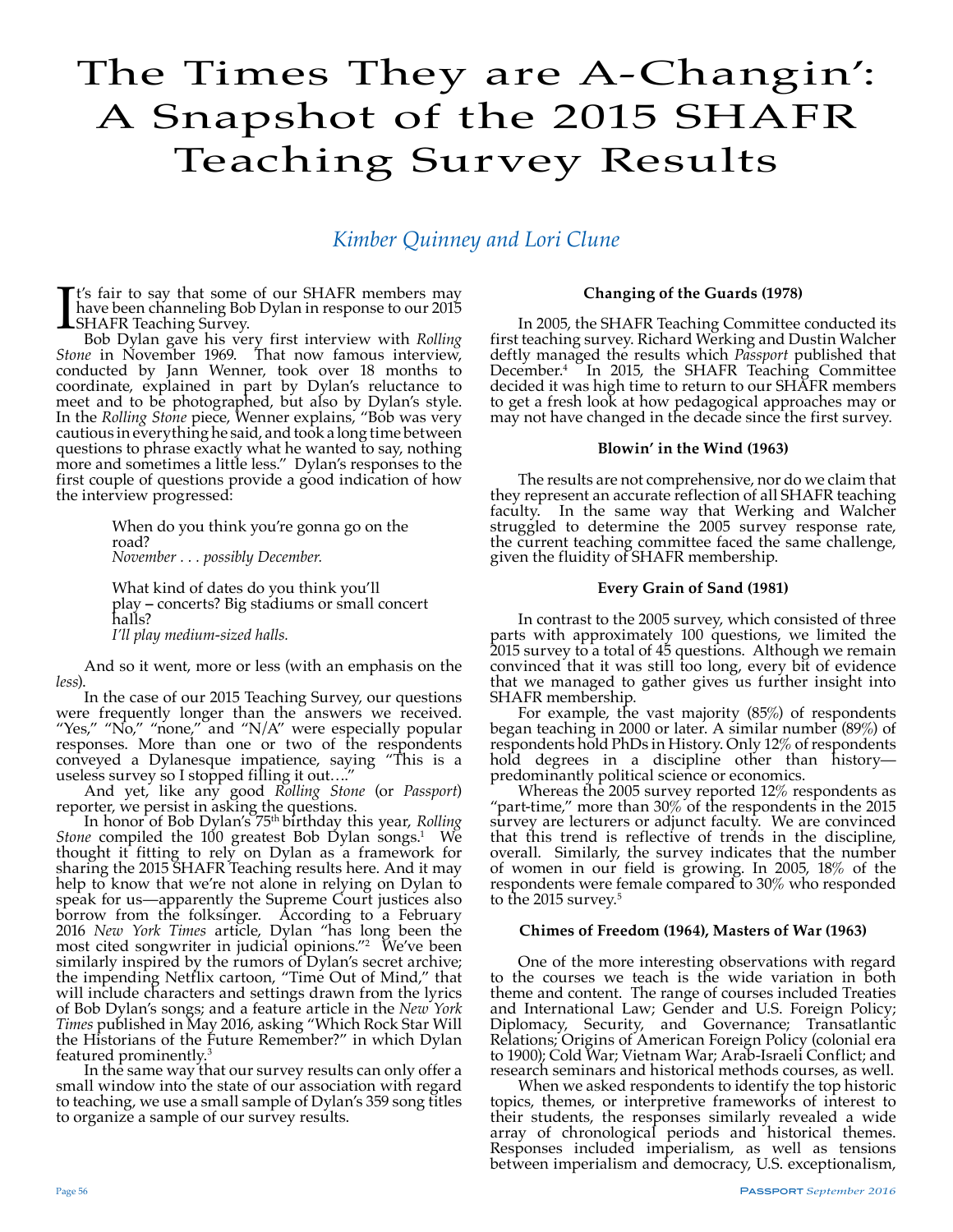globalization and its relationship to the evolution of U.S. foreign policy, military industrial complex, rise and fall of the West, international trade and globalization; modern intellectual thought, empire and imperialism, founding period, 1848 revolutions, Manifest Destiny, Theodore Roosevelt, internationalism, isolationism, and peace.

#### **I Feel a Change Comin' On (2009)**

We wanted to know what new topics, themes, or interpretive frameworks that SHAFR teaching faculty are introducing into their courses. We learned that SHAFR members are innovating and adjusting their course content in many exciting ways. Respondents explained that they were focusing on domestic politics vis-a-vis foreign policy, including elections; impact on U.S. economy; and impact on immigrants. Still other responses indicated a shifting focus from elite decision making to group influences on those decisions.

"Surveillance, secrecy and civil liberties;" the war on terror; and the Middle East Cold War as a "a launching pad for terrorism" were equally intriguing responses that indicate a sign of our times. Human rights discourse, space and foreign relations, and digital diplomacy also tell us that our field is moving in new and different directions.

#### **Tangled Up in Blue (1975)**

In revising the 2005 survey questions in anticipation of launching the 2015 version, we were curious to learn the extent to which SHAFR members are relying on 21<sup>st c</sup>entury technological and other innovations. After all, smart phones, YouTube, and social media did not exist in 2005. The results were mixed.

Approximately 15% of respondents reported that they teach online and/or hybrid (face-to-face and online) courses related to U.S. foreign relations, while 42% of respondents rely on PowerPoint in the classroom, but not a single respondent employs Facebook or Twitter as a teaching tool.

When we asked how the advent of digital resources (e.g., full-text journal articles, primary sources, other websites) has affected teaching and/or how your students learn, we discovered that some of us are reluctant to introduce digital tools at all. More than a few said "not at all" or that digital tools had "Little effect on teaching." A major concern among many respondents was that basic reading, research, and writing skills are being undermined or stunted by technology:

> "Unfortunately students still believe that research is web based rather than digging in the stacks of a library. I notice that more and more of their papers are "cut and paste" descriptive work rather than analytical."

> "I am aware of many of the digital advances but worry that devoting time to such resources in the classroom takes students away from learning basic academic skills, communication skills, etc."

> "Students are much more incapable of reading a serious book than ever before. The overemphasis of 'Digital This' and 'Online That' has the students unable to take notes in class and unable to read a serious book all the way through."

"Students don't go to the library anymore."

"I would say that students' reading skills—which are a precursor to writing skills—have declined."

| "Technology    |        | hasn't | really |             | made     |
|----------------|--------|--------|--------|-------------|----------|
| things easier, |        | and    | it     |             | has made |
| some           | things | more   |        | difficult." |          |

Other SHAFR members, however, are apparently far more enthusiastic with regard to the potential of technology to enhance our teaching and student learning:

> "Much easier to get students to write research papers based solely on primary sources; far less assignments involving secondary sources."

> "Much easier for students to access journal articles (through the university portal) and on-line resources… Much easier to organize multi-media class content, make changes (great flexibility), look at things spontaneously in class, etc."

> "Massively easier to teach source-based now."<br>"Excellent

> "Excellent for primary source assignments."

> "Enhances my flexibility and variety of sources; facilitates updating of resources; saves paper and student textbook costs."

> "Enables students to work with primary sources."

> "Digital resources make it easier to give students secondary-source content without relying on a textbook. Online primary sources are great for short student research projects."

> "Could not imagine teaching without them. Absolutely essential to my teaching."

#### **Beyond Here Lies Nothin' (2009)**

When we asked if SHAFR members rely on any of the resources posted to the SHAFR website in their teaching, to our obvious disappointment, the vast majority  $(80\%)$ said 'no.' Only a handful of respondents indicated that they consult the syllabi collection or lessons. Moreover, when we asked how often SHAFR members consult the SHAFR Teaching webpages, the responses were equally disappointing:  $85\%$  indicated that they never or rarely consult the site. Before launching the survey, we knew we needed to improve our SHAFR teaching resources; the survey responses confirmed an urgency to do so as soon as possible.

#### **Don't Think Twice, It's All Right (1963), It's All Good (2009)**

Although some of our SHAFR members may not have found the survey useful, the SHAFR Teaching Committee found it very valuable indeed.

The survey is a clear indication that we teach disparate and varied courses, and that we rely on a broad array of resources to practice our trade. Because of our shared global expertise among SHAFR teaching faculty, we are ever more convinced that SHAFR can be a frontrunner with regard to teaching the history of American foreign relations.

But we can't share our wealth of expertise if no one visits our website to find it. Spurred by the survey results, and with the support of SHAFR's excellent webmaster, George Fujii, and encouragement from the chair of the SHAFR Website Committee, Chester Pach, and from Council, the 2016 SHAFR Teaching Committee will make an exerted effort to revamp the SHAFR Teaching website.

Thanks to the responses to our survey, we now have a wealth of materials and resources that have been uploaded